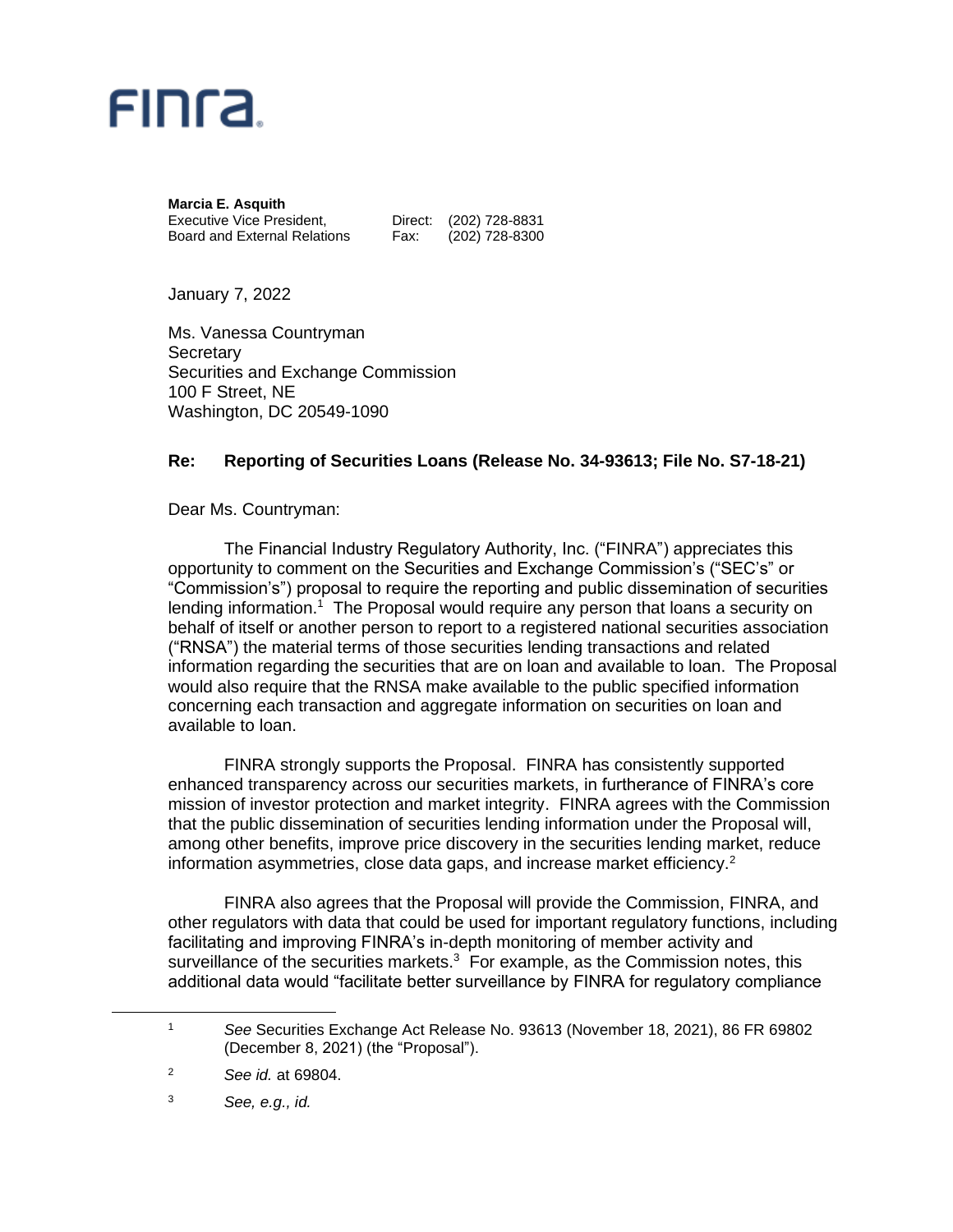Ms. Vanessa Countryman January 7, 2022 Page 2 of 3

by its members" and "improve [FINRA's] ability to enforce" relevant regulations, including providing FINRA the ability to "notify another regulator as appropriate."<sup>4</sup> FINRA also agrees that the data would be valuable to help regulators reconstruct market events in the future, for example by providing a "more timely and fulsome view of who was entering into new loans and who was no longer borrowing securities" during a market event.<sup>5</sup> FINRA also expects that the information subject to reporting under the Proposal regarding the aggregate quantity of shares on loan and available to loan would provide useful information in monitoring the levels of short selling activity occurring in a security and determining when a security is hard to borrow.

As the only current RNSA, $6$  FINRA stands ready, willing, and able to facilitate this important initiative to improve transparency and enhance the regulatory audit trail in the securities lending market. As the Commission recognized, FINRA has extensive experience establishing and maintaining systems that are designed to capture and disseminate transaction information—similar to the system contemplated by the Commission under the Proposal.<sup>7</sup> As such, FINRA agrees with the Commission that FINRA is well-positioned to accommodate the trade-by-trade reporting of securities lending transactions under the Proposal and to provide for the dissemination of both individual securities lending transaction information and aggregate information regarding securities on loan and available to loan.<sup>8</sup>

- <sup>4</sup> *See id.* at 69840. As the Commission further notes, FINRA would also use the data more generally to assist in its oversight for compliance with relevant FINRA rules, as well as to monitor when members are building up risk and provide an early warning with regard to the behavior of members during a short squeeze. *See id.* The additional data, including in particular the identification of whether a loan will be used to close out a fail to deliver, would significantly enhance FINRA's Regulation SHO surveillance programs.
- <sup>5</sup> *See id.*
- <sup>6</sup> FINRA is the only national securities association currently registered with the Commission under Section 15A of the Securities Exchange Act of 1934. *See* 15 U.S.C. 78o-3. FINRA is organized as a not-for-profit corporation and has statutory responsibility for the regulation and supervision of FINRA member broker-dealers, including members' over-the-counter activity in both listed and unlisted securities.
- <sup>7</sup> *See* Proposal, *supra* note 1, at 69808; *see also id.* at 69808 n.73 ("FINRA operates a number of transparency reporting systems including the Alternative Display Facility (displaying quotations, reporting trades, and comparing trades); OTC Transparency (over-the-counter (OTC) trading information on a delayed basis for each alternative trading system (ATS) and member firm with a trade reporting obligation under FINRA rules); OTC Reporting Facility (ORF) (reporting of trades in OTC Equity Securities executed other than on or through an exchange and for trades in restricted equity securities effected under Rule 144A under the Securities Act of 1933 and dissemination of last sale reports); Trade Reporting and Compliance Engine (TRACE) (facilitates the mandatory reporting of over-the-counter transactions in eligible fixed income securities); and Trade Reporting Facility (TRF) (reporting of transactions effected otherwise than on an exchange).").
- <sup>8</sup> *See id.* at 69809.